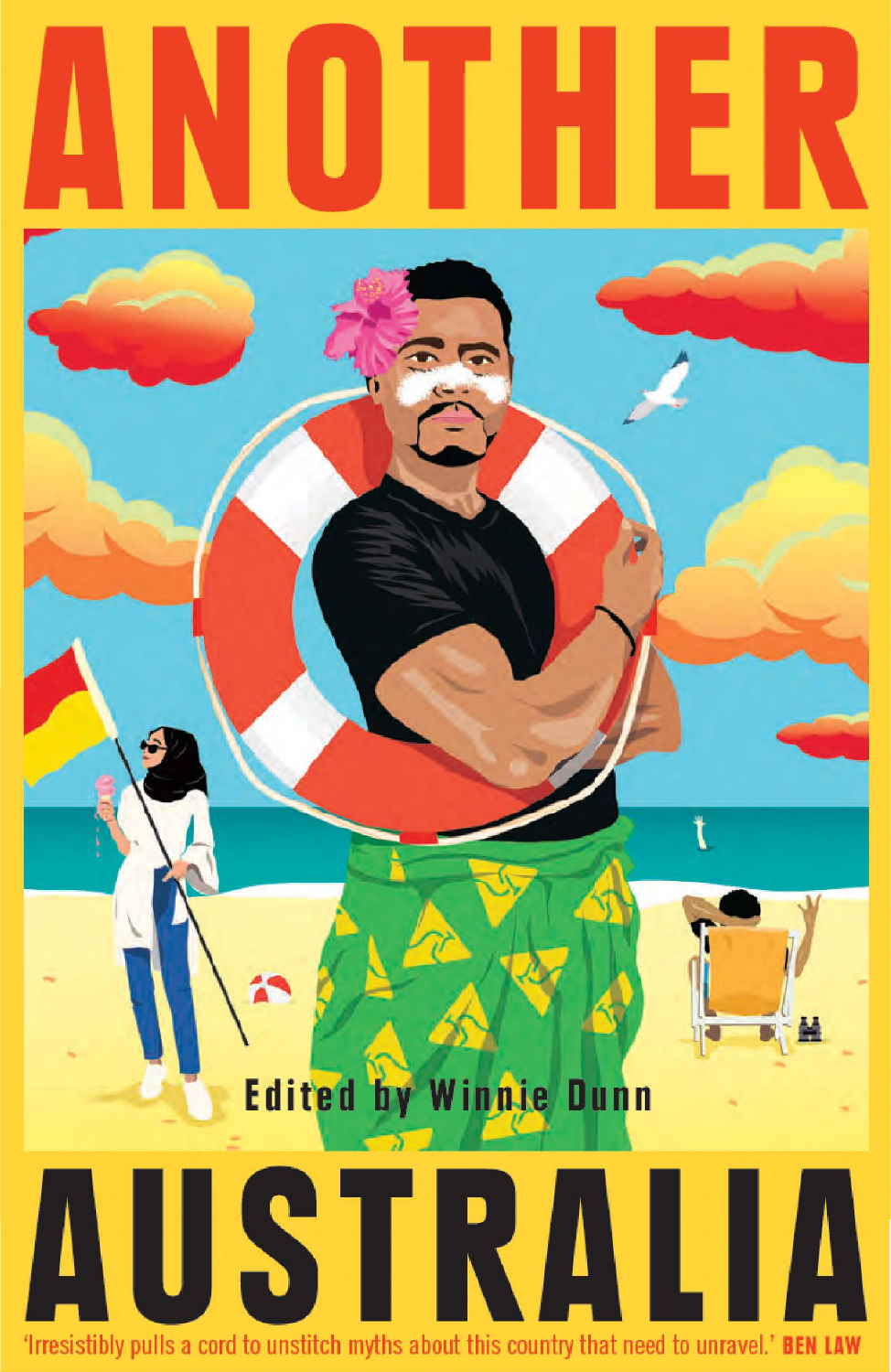#### Acknowledgement of Country

We acknowledge the traditional custodians of the lands on which we work and on which this book was produced, and pay our respects to elders past, present and emerging. We recognise that sovereignty was never ceded. Always was always will be. Aboriginal land.

We embrace the principle of 'First Nations First': recentring Australian history with Indigenous histories. We recognise that Australia's migration history began, and continues, on stolen land that has not been ceded; and that it is untenable to talk about race in Australia without situating it in the histories of dispossession and colonisation of Australia's First Peoples.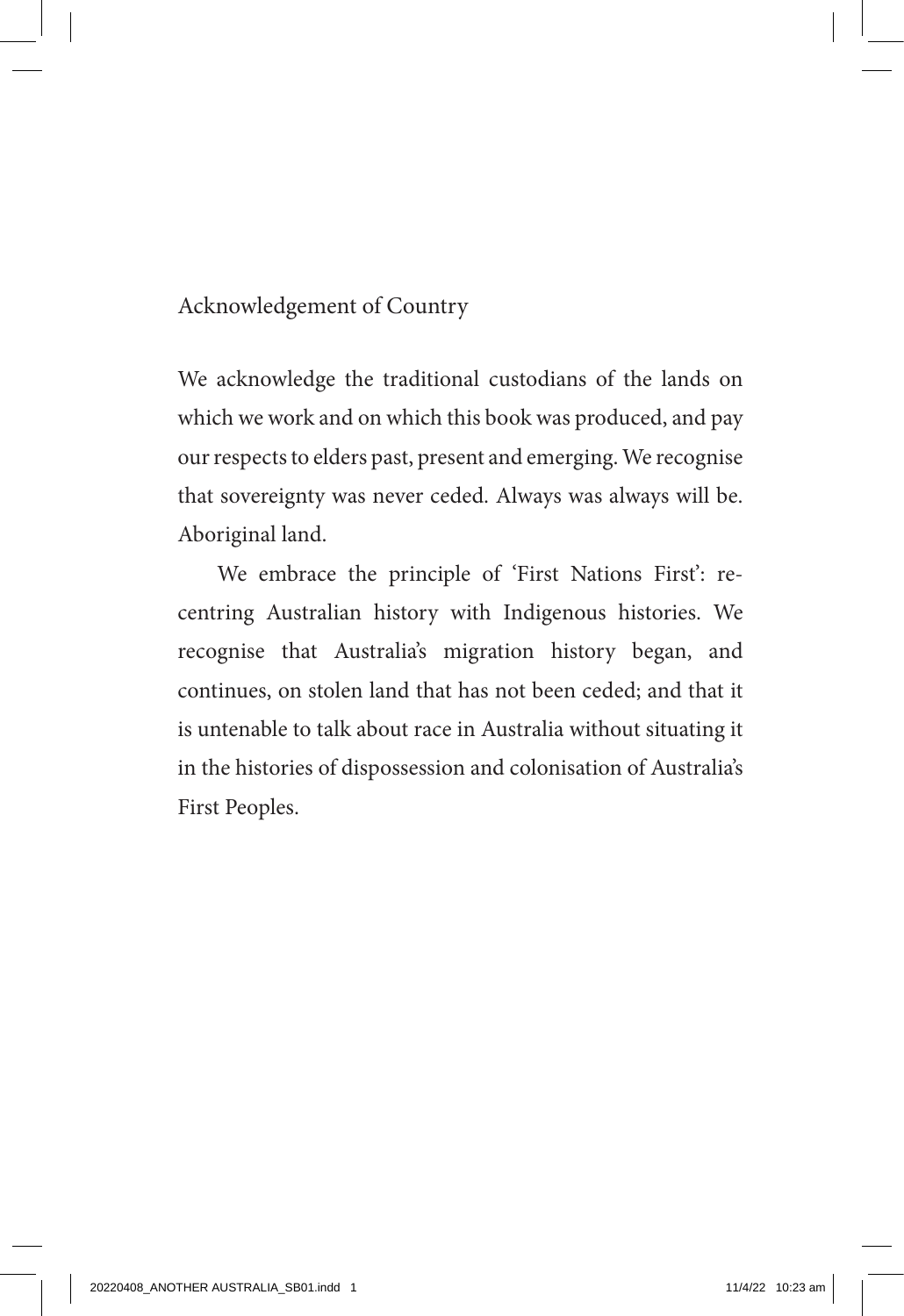#### PRAISE FOR *AFTER AUSTRALIA*

'*After Australia* offers a glimpse of a national literature that is sharp, lyrical, exciting and uncompromising.' Maxine Beneba Clarke, *The Age/Sydney Morning Herald*

'When creatives abandon their designated cultural silos to work together on a project, something magical and transformative happens to the Australian literary voice … [*After Australia*'s] breadth and experimentalism mean there should be a pristine copy for the bookshelf and another dog-eared one for your handbag. Each story demands a revisit.' *The Big Issue* 

'There is much in this book to fascinate, inspire and provoke.' *Kill Your Darlings*

'How the past and present affect or compromise the future is explored here in provocative and sometimes surprising ways.' *The Saturday Paper*

'This book challenges and enthralls in equal measure. It is dynamite!' Christos Tsiolkas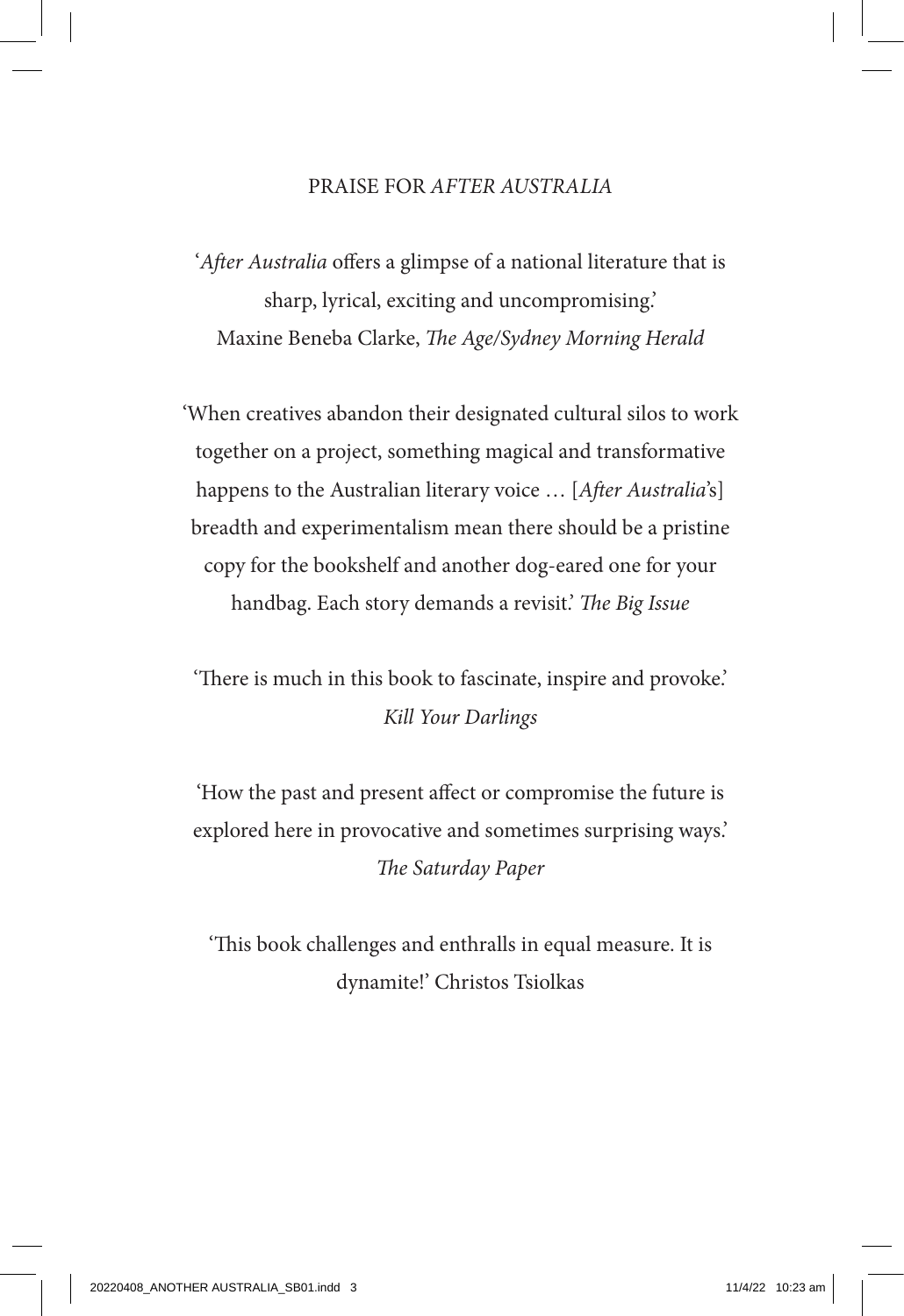

Published by Affirm Press in 2022 Boon Wurrung Country 28 Thistlethwaite Street, South Melbourne, VIC 3205 affirmpress.com.au 10 9 8 7 6 5 4 3 2 1

Copyright © this collection Sweatshop Literacy Movement and Affirm Press, 2022 Individual stories copyright © retained by individual copyright holders All rights reserved. No part of this publication may be reproduced without prior permission of the publisher.

Image of Edward Thomas Te Whiu, page 107: New Zealand Police Files Image of Mt Eden Prison, page 120: Auckland Libraries Heritage Collection

*Gr8ful* by Shankari Chandran is an edited extract from *Chai Time at Cinnamon Gardens*, published with permission from Ultimo Press



A catalogue record for this book is available from the National Library of Australia

Title: Another Australia / Winnie Dunn, editor. ISBN: 9781922711687 (paperback)

Cover design by Josh Durham, Design by Committee Typeset in 11.5pt/19.5pt Minion Pro by J&M Typesetting Proudly printed in Australia by McPherson's Printing Group

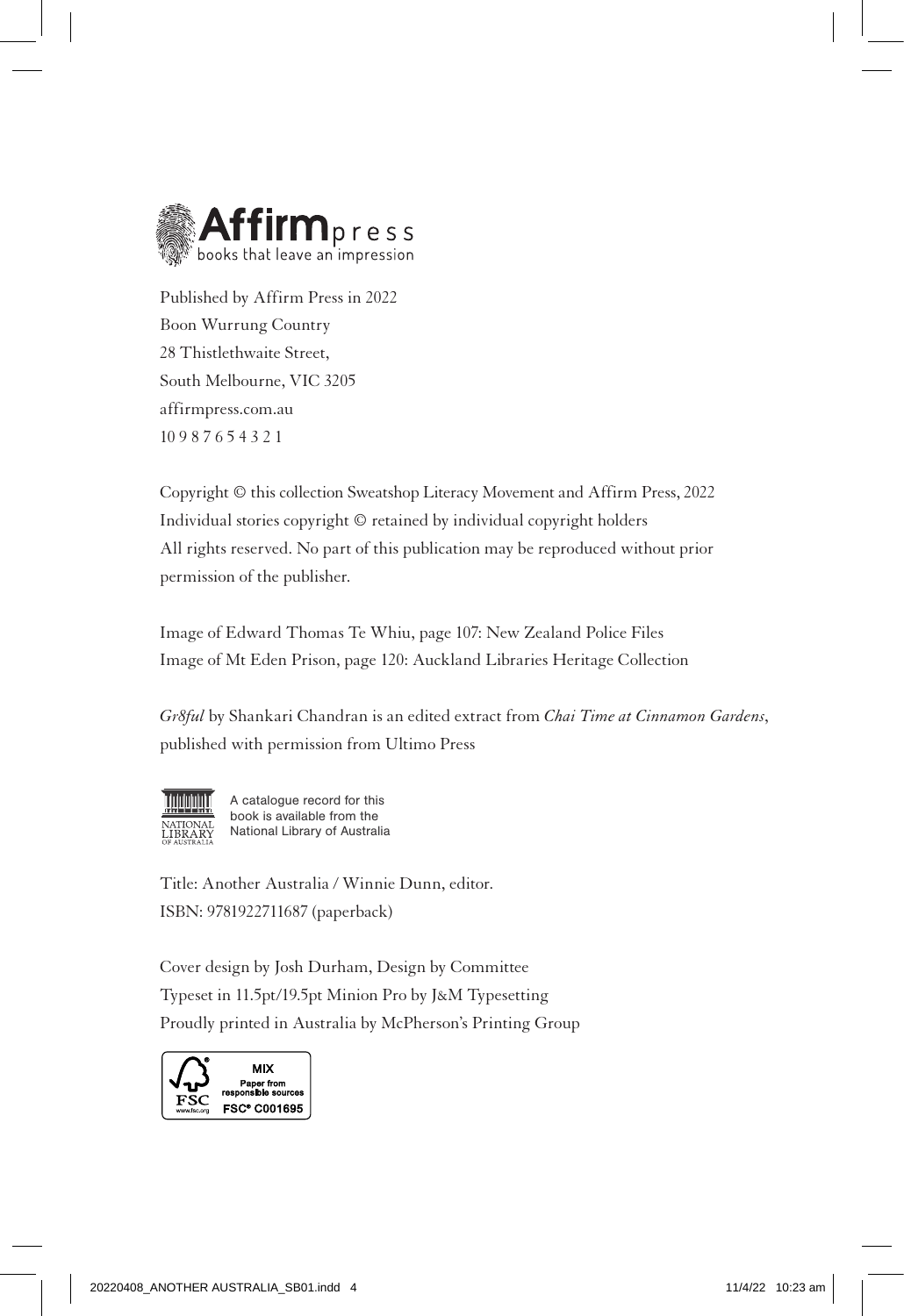# ANOTHER AUSTRALIA

Edited by Winnie Dunn





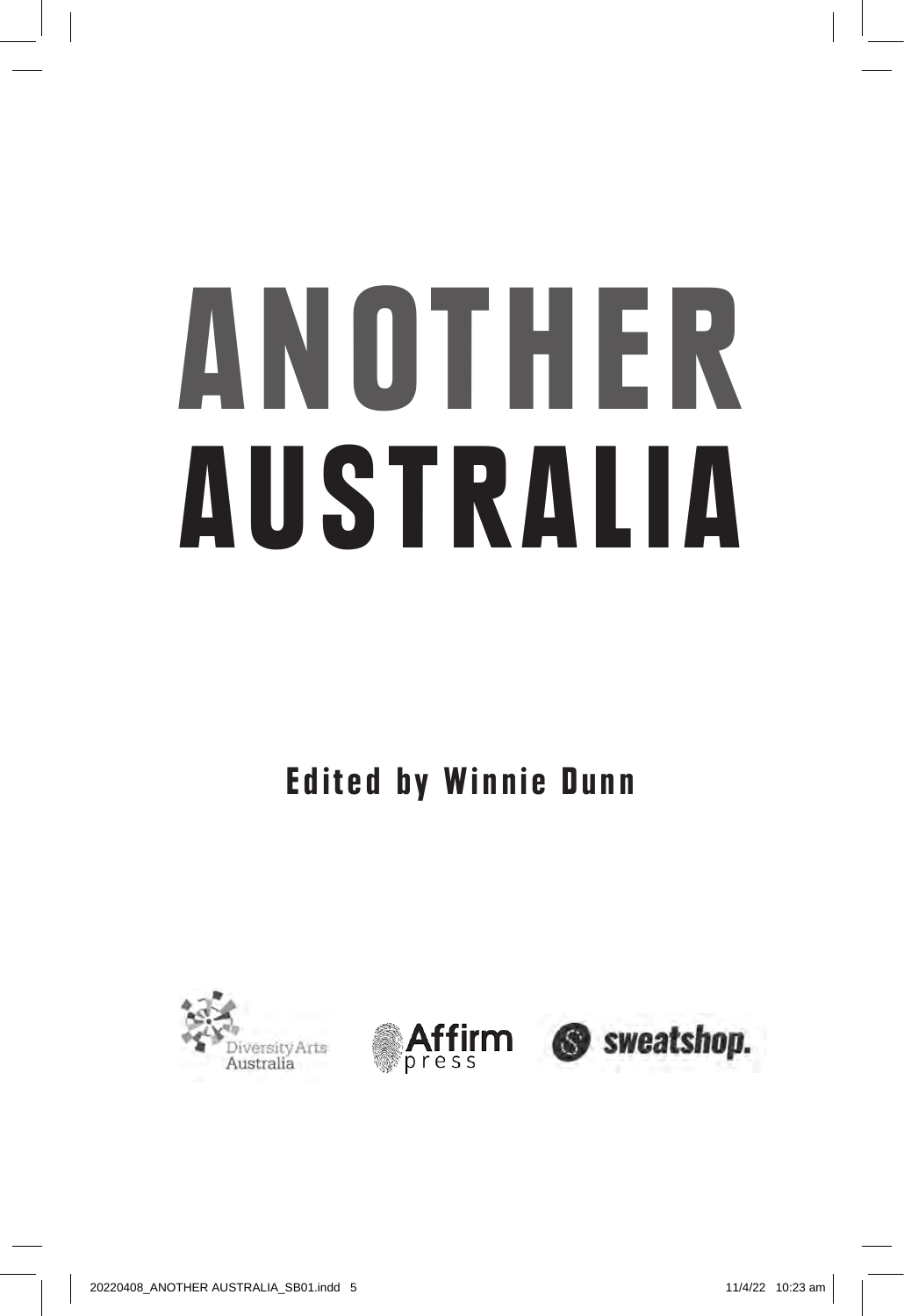*Tu'u pē lā mo e poupou Ensure you are prepared for any eventuality* — Tongan Proverb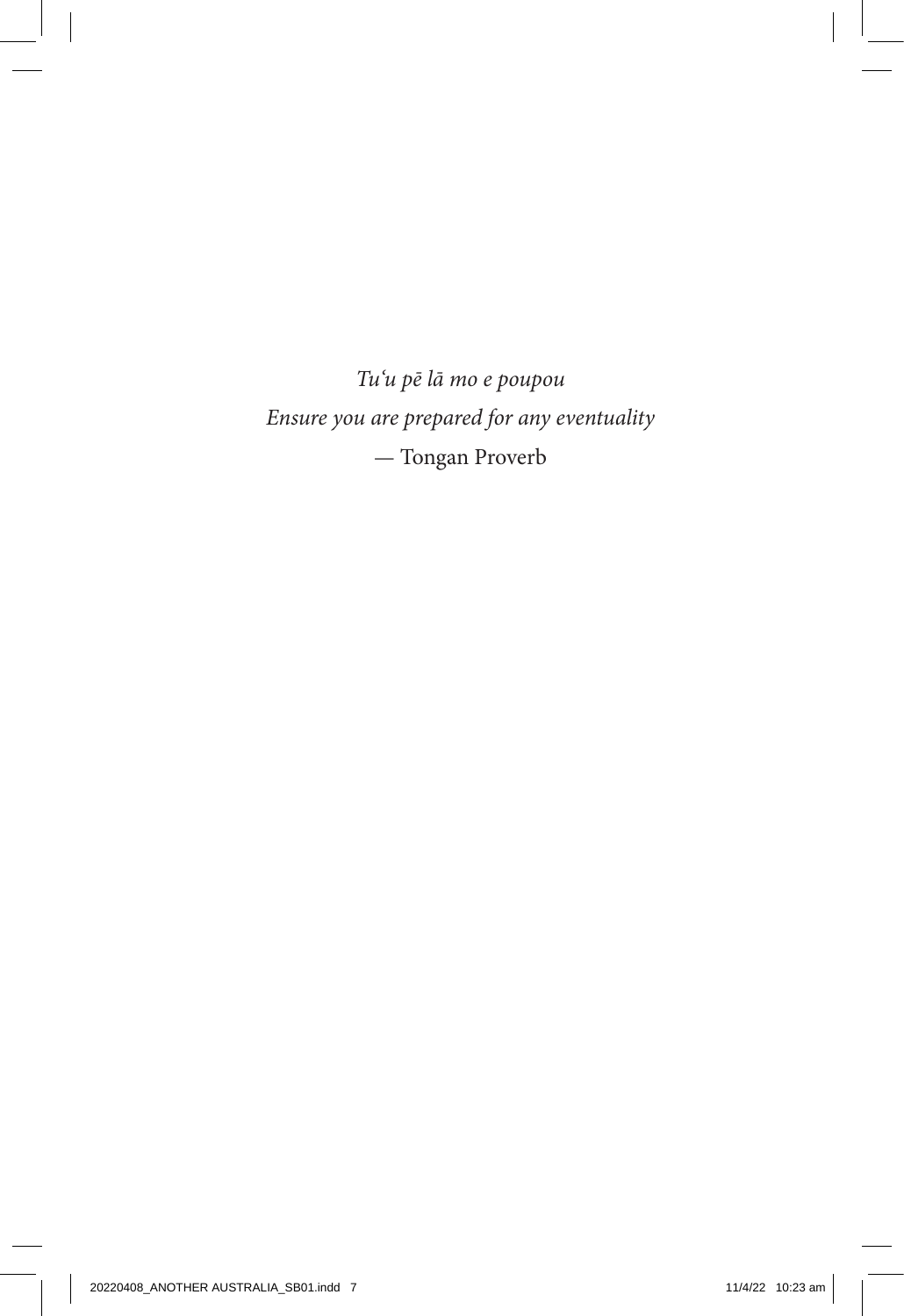### **CONTENTS**

| Nardi Simpson          |              |
|------------------------|--------------|
| Yilaalu                | $\mathbf{1}$ |
| Osman Faruqi           |              |
| A Tale of Two Colonies | 9            |
| Amani Haydar           |              |
| <b>Bad Transplant</b>  | 29           |
| Shirley Le             |              |
| Coi Bói                | 47           |
| Sara M Saleh           |              |
| Communities of Concern | 73           |
| Omar Musa              |              |
| song of the frog       | 95           |
| Anne-Marie Te Whiu     |              |
| Paper Thin             | 103          |
| Nardi Simpson          |              |
| Bigan                  | 123          |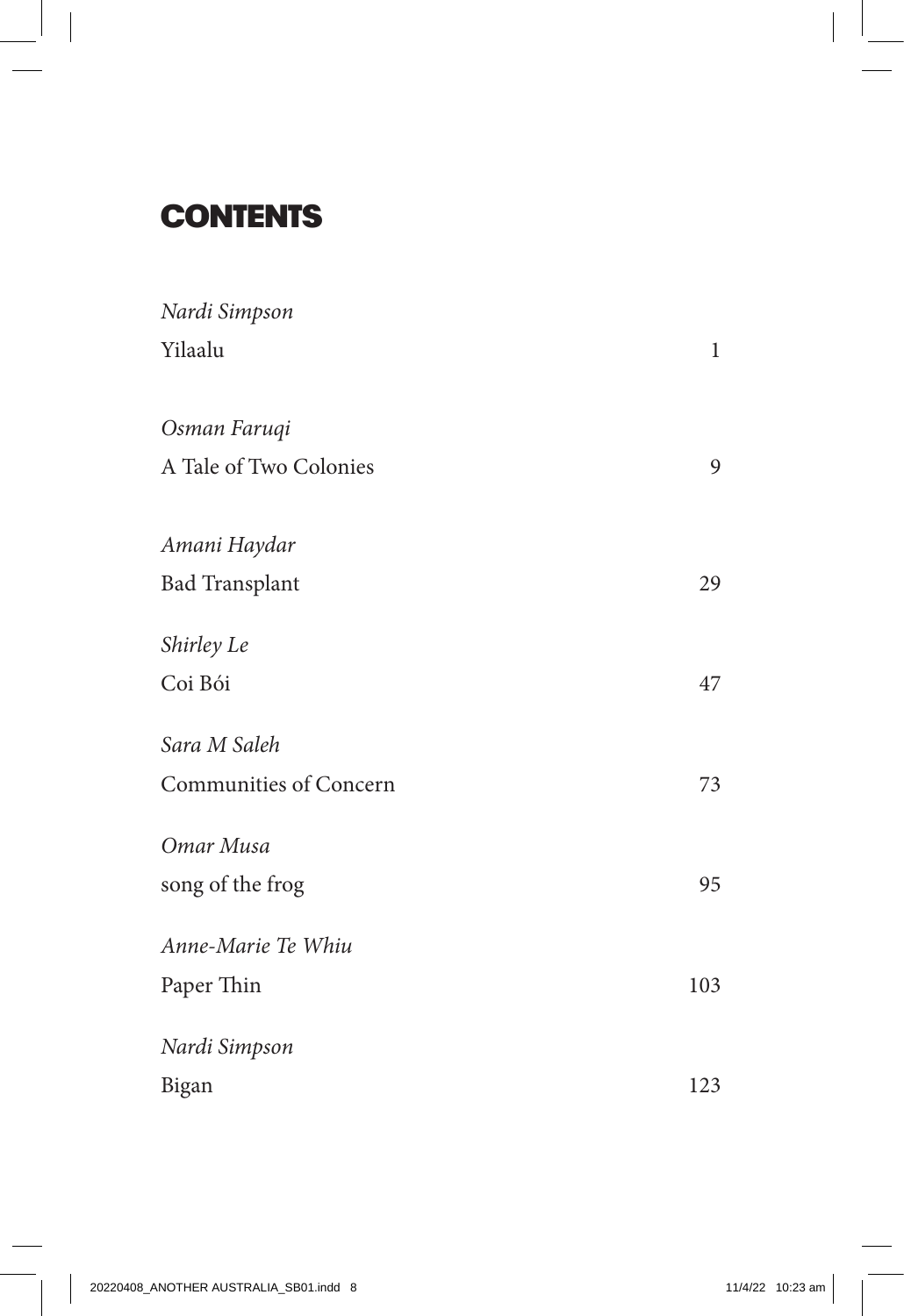| L-FRESH The LION                           |     |
|--------------------------------------------|-----|
| I Am                                       | 131 |
| Declan Fry                                 |     |
| Nothing Remembered and Everything That Was | 161 |
| Shankari Chandran                          |     |
| Gr8ful                                     | 187 |
| Mohammed Massoud Morsi                     |     |
| A Mountain Without a Peak                  | 203 |
| Sisonke Msimang                            |     |
| The Innocence Project                      | 225 |
| Nardi Simpson                              |     |
| Warran                                     | 253 |
| Lena Nahlous                               |     |
| Afterword                                  | 261 |
| Acknowledgements                           | 267 |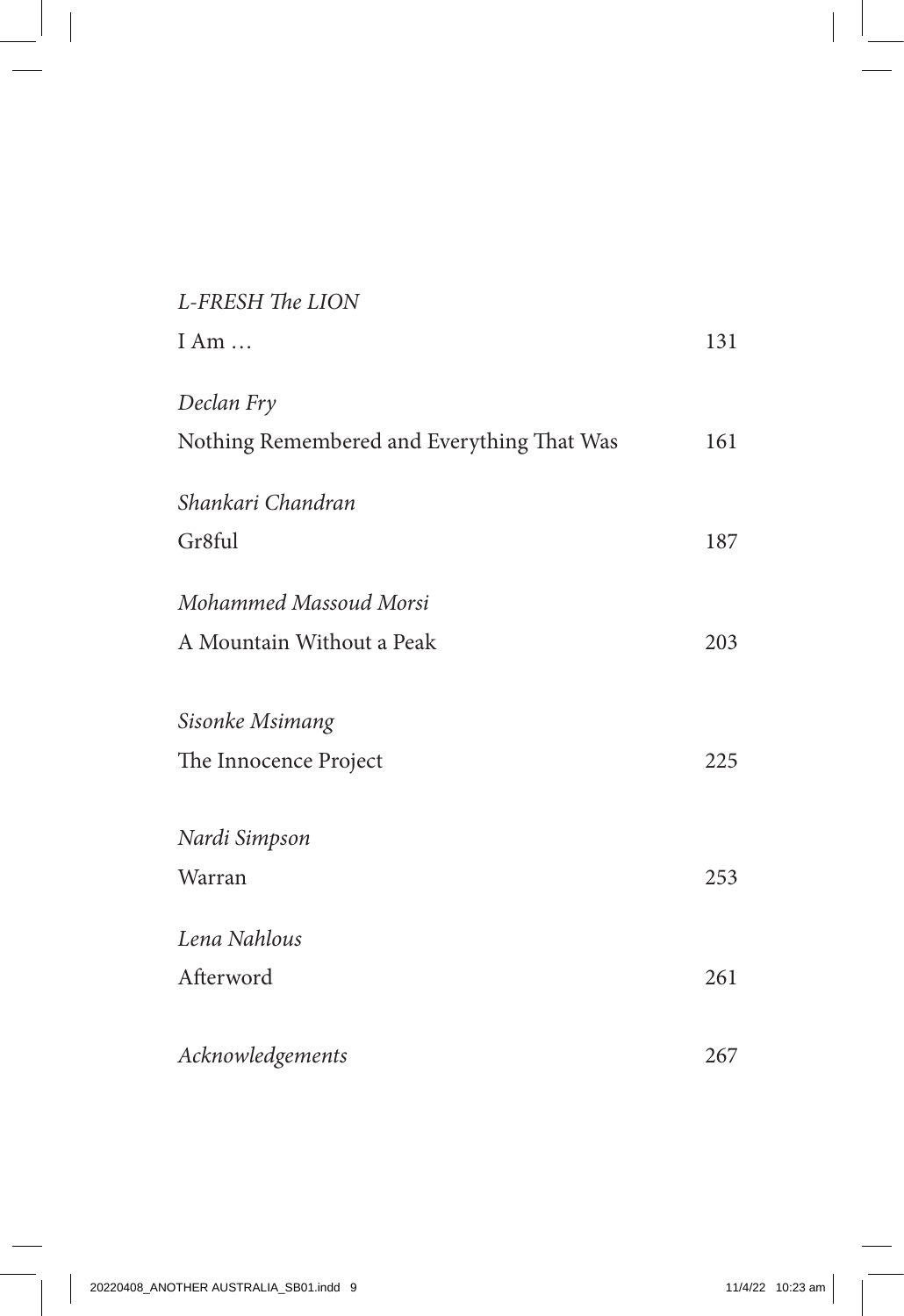# YILAALU

# *Prologue*

Nardi Simpson

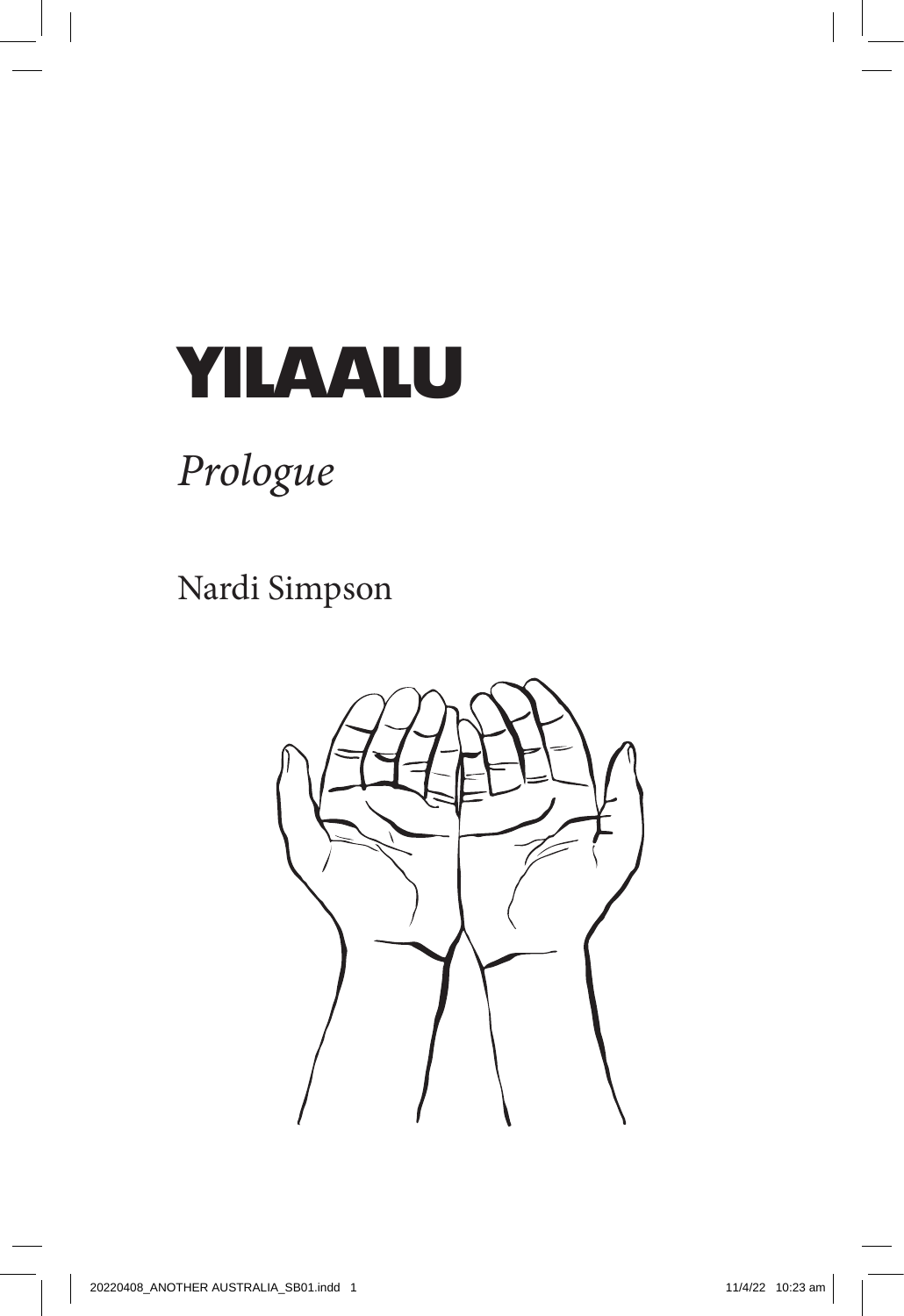*wuuna ngay birralii wuuna nguungu birralii wuuna nguungu birralii wuuna milan-ngu birralii ganungu wuuna birralii*

*wuu-na*

with Tracey Cameron

dhuyu gaymalaanha dhaymaaya

burrulnha

giirr nhama dhuyugu wambalaanha wirringaa, mari bawaga nguungunda yanaawaanha ganunga murrilaga yarralga, yurruli

Nguu ganunga dhirranbalaanha, garriya ganunga. wanggamalanha ganunga giinbali ghundiga, dhiyaangu yanawaanha-bula ngaya, ngadaa-bala mubal dhuyugu. waal gaburranda. waal ngaya wamba! dhiirralgu ngaya yanawaanha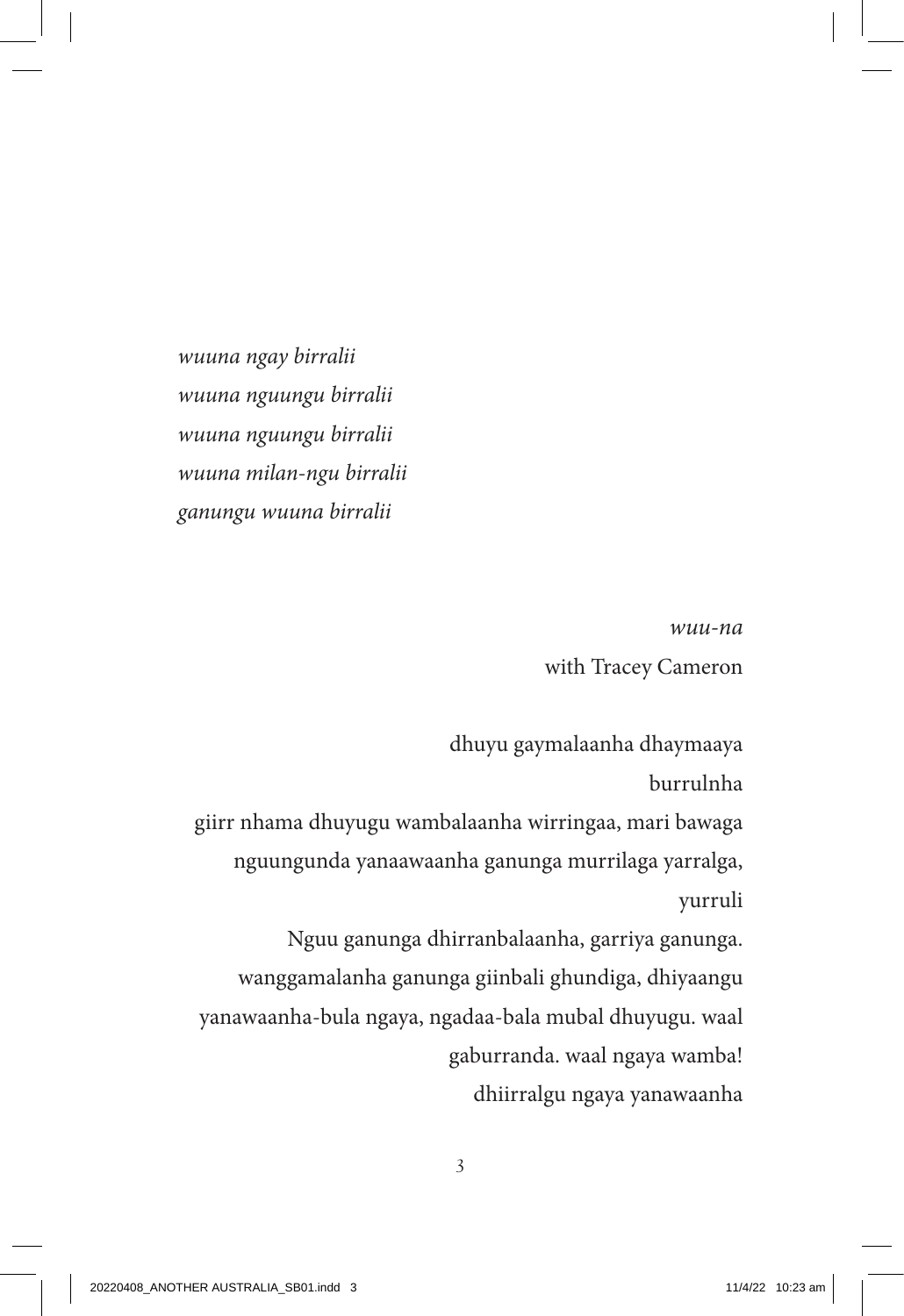#### Nardi Simpson

warrangal nha. giirr nhama gaay, bigan, burrulmaatha gundidhi nha nganunda yanawaanha yanawaanha ngaya, mubal dhuyugu ngadaa buudhaaga. Yaama, ngali guwaalaylanha, ngarriya ngali milan. guwiinbaa. gaba. ngarrilanha nguungunda waaraalgiirr ngaya wamba, bayangurr dhural nganundi biyuurralanha bundaagilanha ngaya, bina, mil muwilanha gugirriidhalibaa, yirrgayn ngarraldanha ngay dhiirral, winangaylanha giirr dhirralnha gayliyaay. mulabiyaay nha. buudhaagiirr. burrulaa ngaya dhiirrali-nginda ngarugilanha ngali. giirr nhama gali wiibiyaay. gaylamala ngay yili. gindamaylanha ngaya waal ngaya ngarraldanha buuyan-nha Burruguuga gaay garay guwaaldanha garriya guwaaldanha, baluwaa gigilaya, dhiirralgu winangay, wirringaa-nha dhuyu-giirrdhabiyaan, warranggal, bawaga nha ganunga wambalaaya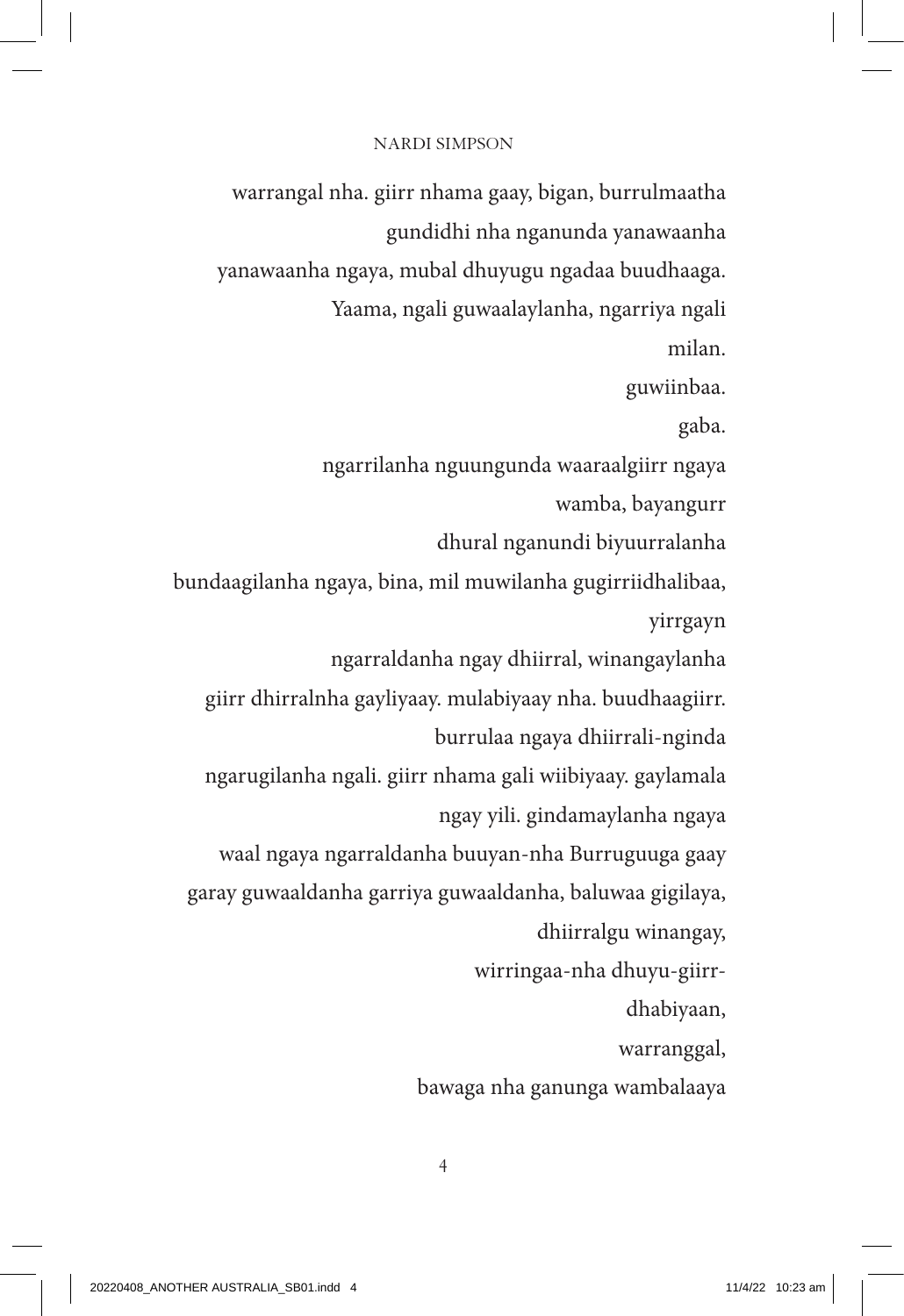#### Nardi Simpson

waal-bala ngaya winangay dhurraamildanha ngaya gudhuwaylanha yanay wuwilanha ngaya yaluu girrigirri ngaya, dhina madhanbaa-baraay miyay ngaya dhiirral ngay gaba. baluwaal nha nganunda gagil guwaaldanha dhiirralu nganunda wuurraaya gaay gaay nha mulabiyaay giirr nganunda dhiirralu wuurraaya gaba gaay gaba winangaylanha wanagilanha ngali, dhiirralanha-nha ngaya buwabiila ngaya gaylamanhi yili, manduwi nha yiiy, yananhi-bula, ngadaa-bala mubal dhuyugu gundhigu dhiirrali ngay nganunda wuurraaya. giirr gaba ngaya ngarralanha dhiirralga yilaa ngaya winangali. dhurrali nha ngaya gayaanga.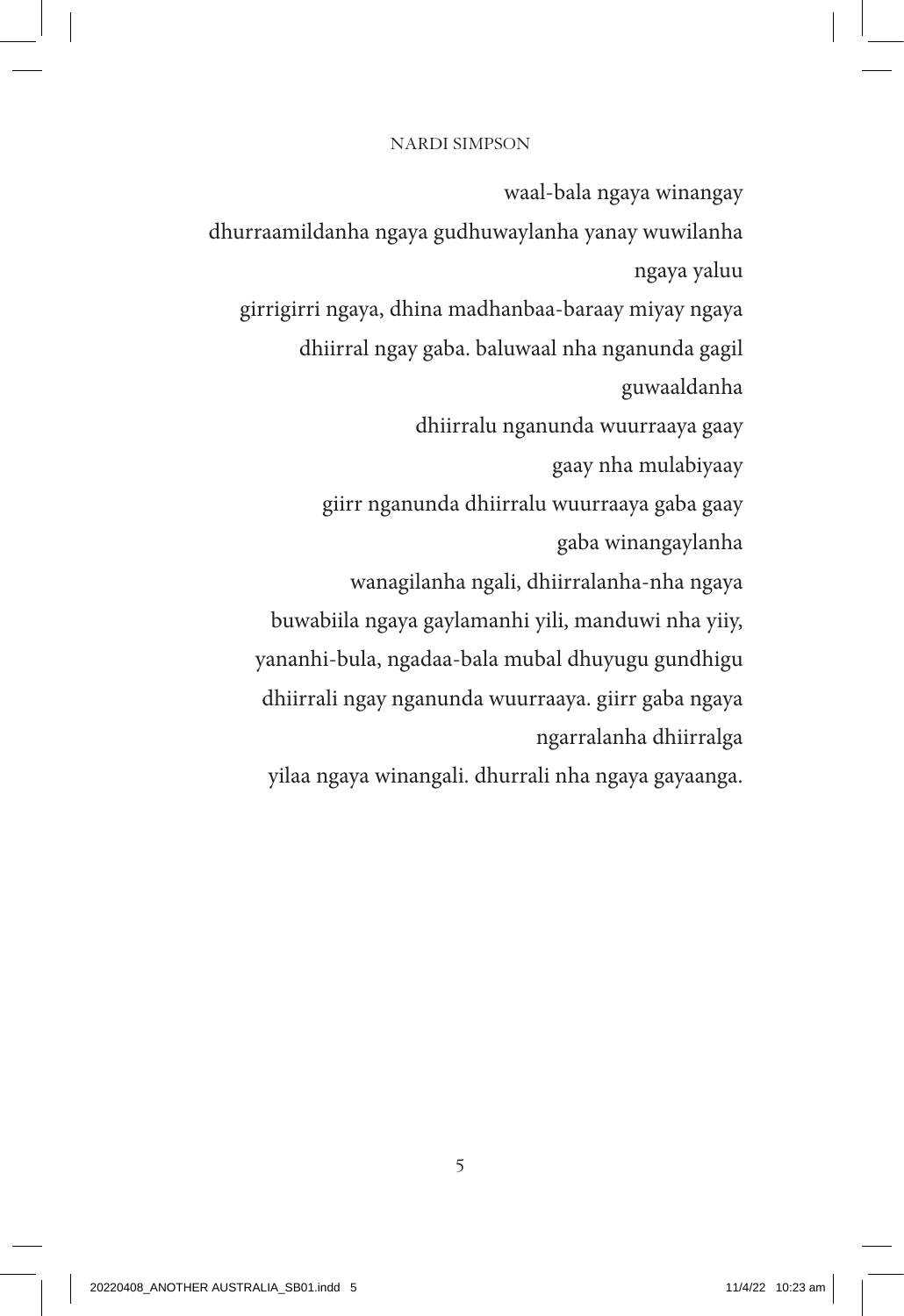#### *Give*

A snake wriggles across the ground. Large enough to carry men and women on its back. On him they travel across the escarpment, over sandstone, through towering forests. He sheds them and they land. They roll from his scales into the places they wish to be. I walk too, under the belly of the snake. Not on top. I'm not silly! I am going to meet my teacher.

She is powerful. Her thoughts, words, actions are boss. She walks from her house to meet me. I walk from mine, under the snake's belly to our meeting place. We say greetings and we sit down. Close. Connected. The way things should always be.

When I am with her I am like a pup at her feet. Silly and young. Sounds tumble from me, I bump into things, my ears and eyes are closed, blurring and unformed. My teacher watches and listens. She is gentle. She is kind. Patient too – Old ways. I have so much to learn.

We drink. The liquid is hot. In my rush to consume I burn my lips. I laugh. I don't realise the burn is creation's warning. It is saying, stop talking, be slow, listen to your teacher, the

6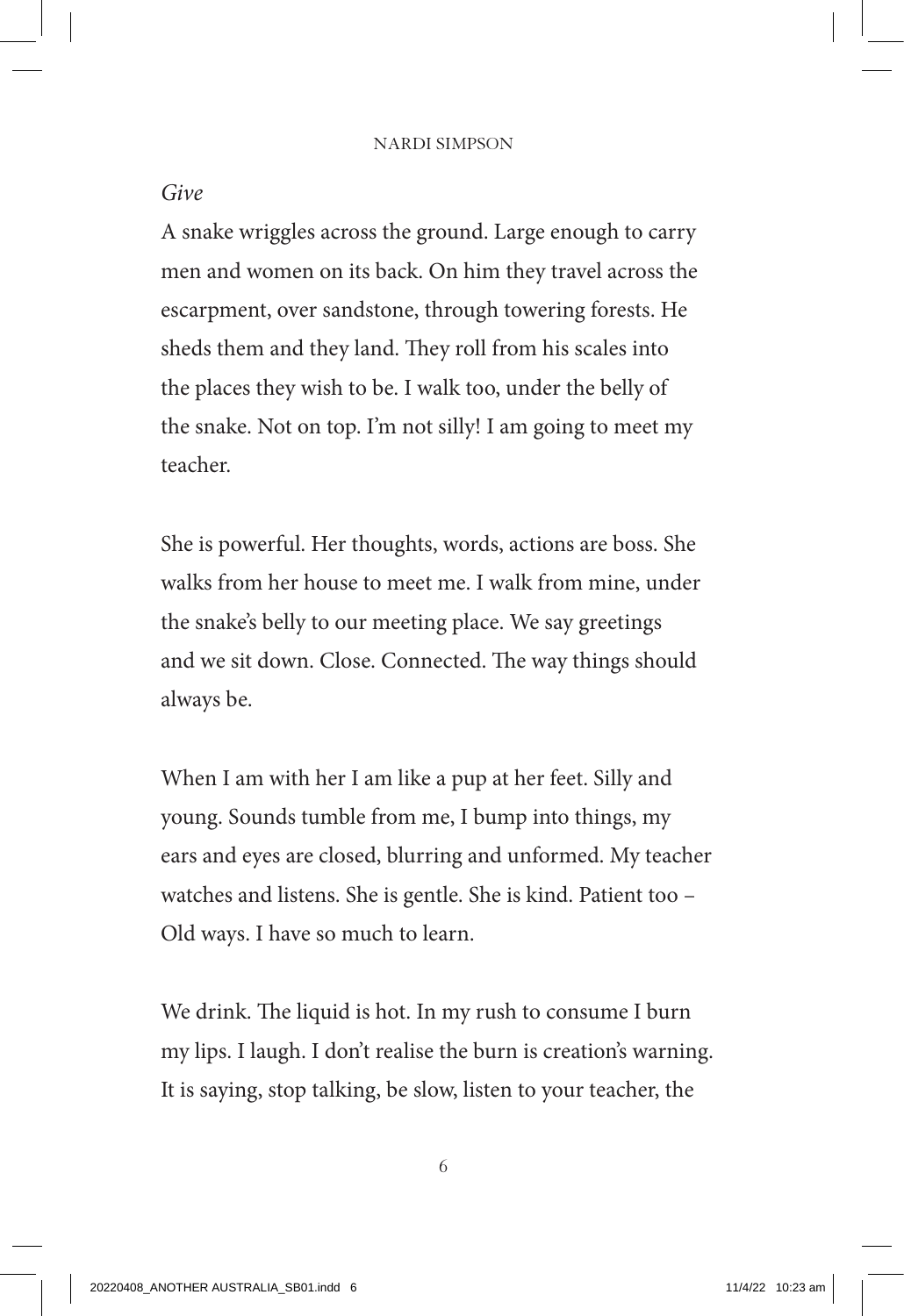#### Nardi Simpson

woman like the great snake – quiet, powerful, who carries others on her back. I don't listen. I wait for the pain to fade and gulp again. Loud, heavy-footed girl that I am. I crash and kick when I should creep and glide.

My dearest teacher. Never has she said a hard word to me. Only beautiful ones. My teacher gives me language. Her words are soft. She shows me good ways with words. And the right ways to hear them. I learn this only when we have parted. After I have burned my lips and bitten her shoes and walked under the snake back to my home.

My teacher gives me things to know but also ways to be. I feel good when I see my teacher. One day I will know how to listen. Then I will do her proud.

*\* illustration by baawaa ngay (my younger sister), Lucy Simpson*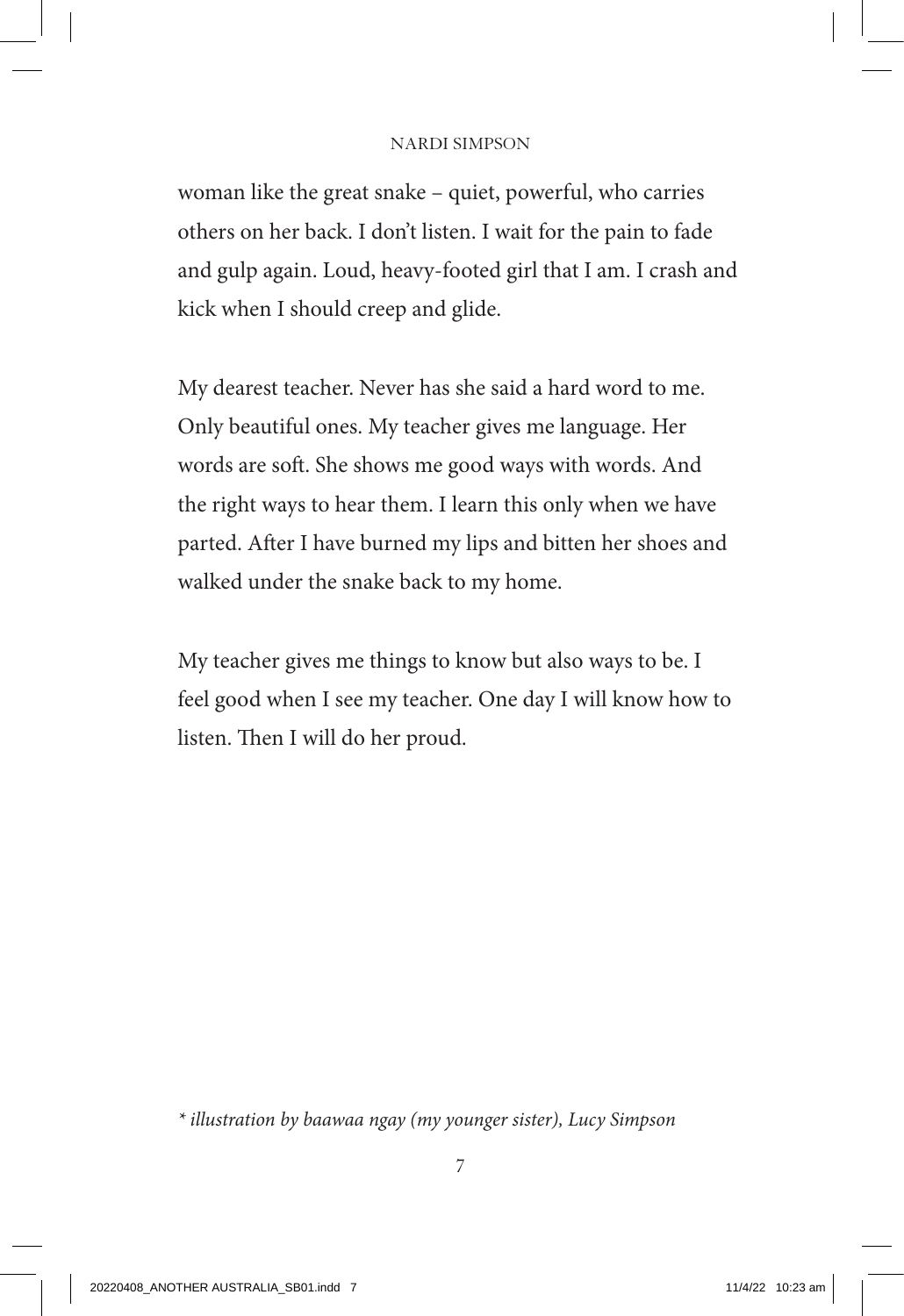## IT TAKES A VILLAGE TO REWRITE THE NATION ...

#### THE TEAM

*Editorial Advisor:* Michael Mohammed Ahmad *Cover Artist:* Josh Durham, Design by Committee *Design and Typesetting:* Mike Kuszla *Publication Publicist:* Laura McNicol Smith *Publishing Director, Affirm Press:* Martin Hughes *Senior Editor, Affirm Press:* Ruby Ashby-Orr *Executive Director, Diversity Arts Australia:* Lena Nahlous *Associate Producer, Diversity Arts Australia:* Glaiza Perez

#### THE EDITOR

Winnie Dunn is the General Manager of Sweatshop Literacy Movement and the editor of several critically acclaimed anthologies, including *Sweatshop Women*. She is a writer of Tongan descent from Mount Druitt and holds a Bachelor of Arts from Western Sydney University. Her work has been published in *The Guardian*, *HuffPost*, *Griffith Review*, *Meanjin* and *SBS Voices*. Winnie is currently completing her debut novel, *Dirt Poor Islanders*, which will be published by Hachette in 2023.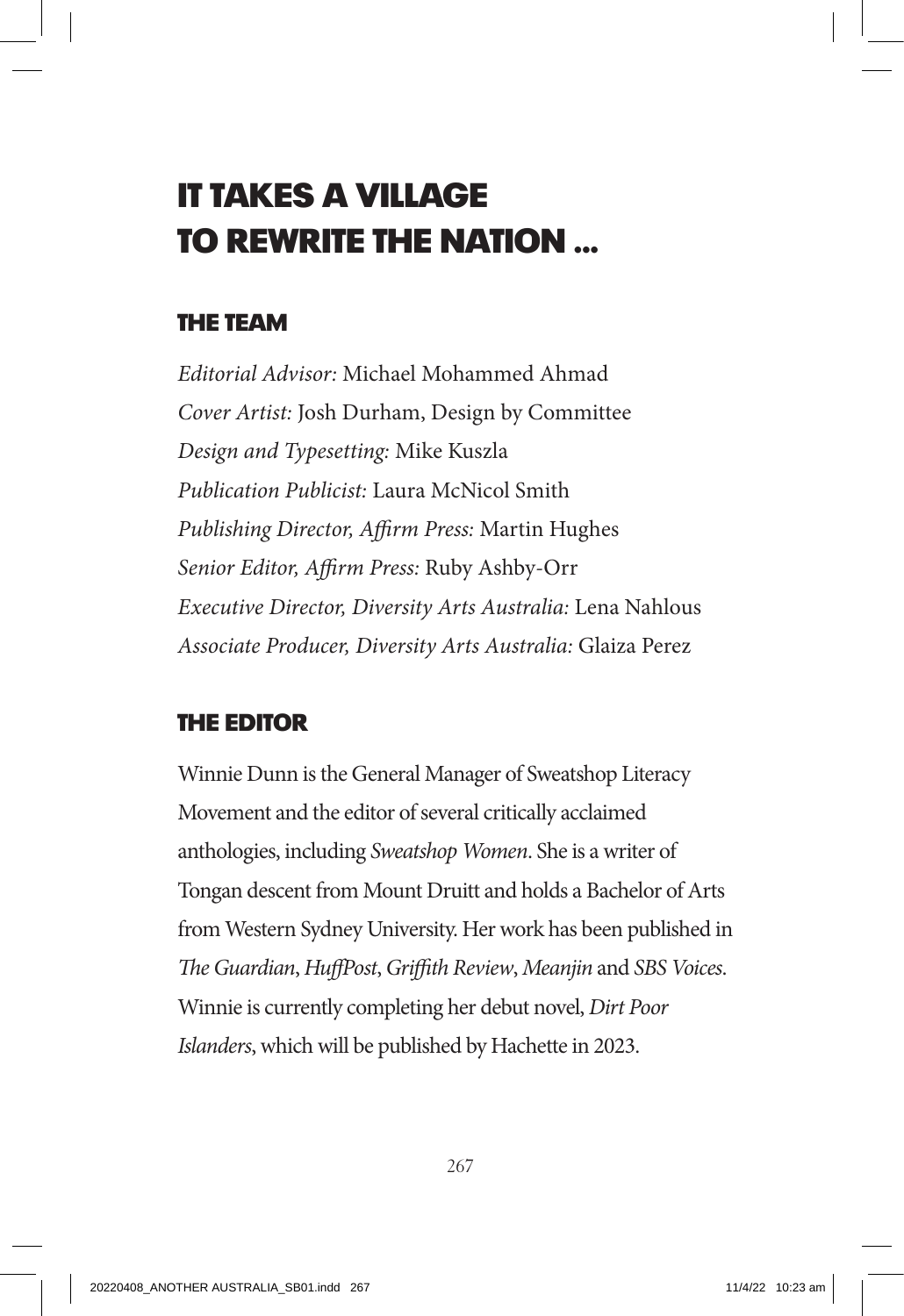#### THE WRITERS



**SHANKARI CHANDRAN** is a Tamil– Australian lawyer who was raised on Ngunnawal Country and now lives and raises her four children on Darug Country. She is the author of three books: *Song of the Sun God* (Perera-Hussein Publishing, 2017), *The Barrier* (Pan Macmillan Australia, 2017)

and *Chai Time at Cinnamon Gardens* (Ultimo Press, 2022). Her work was longlisted for the International Dublin Literary Award (2019), and shortlisted for the Fairway National Literary Award (2018) and the Norma K Hemming Award for Speculative Fiction (2018). She is the recipient of the Blake-Beckett Trust Scholarship (2019), the Create NSW Writers' Fellowship (2018/2019) and grants from the Australia Council for the Arts (2021) and Create NSW (2022). Shankari is the Deputy Chair of Writing NSW.



**OSMAN FARUQI** is an award-winning journalist, editor and author. He is regularly published in *The Sydney Morning Herald*, *The Age*, *The Guardian* and *The Monthly*. He holds adjunct roles at the University of Sydney and the University of New South Wales. His debut book on race in Australia is due for release in 2022.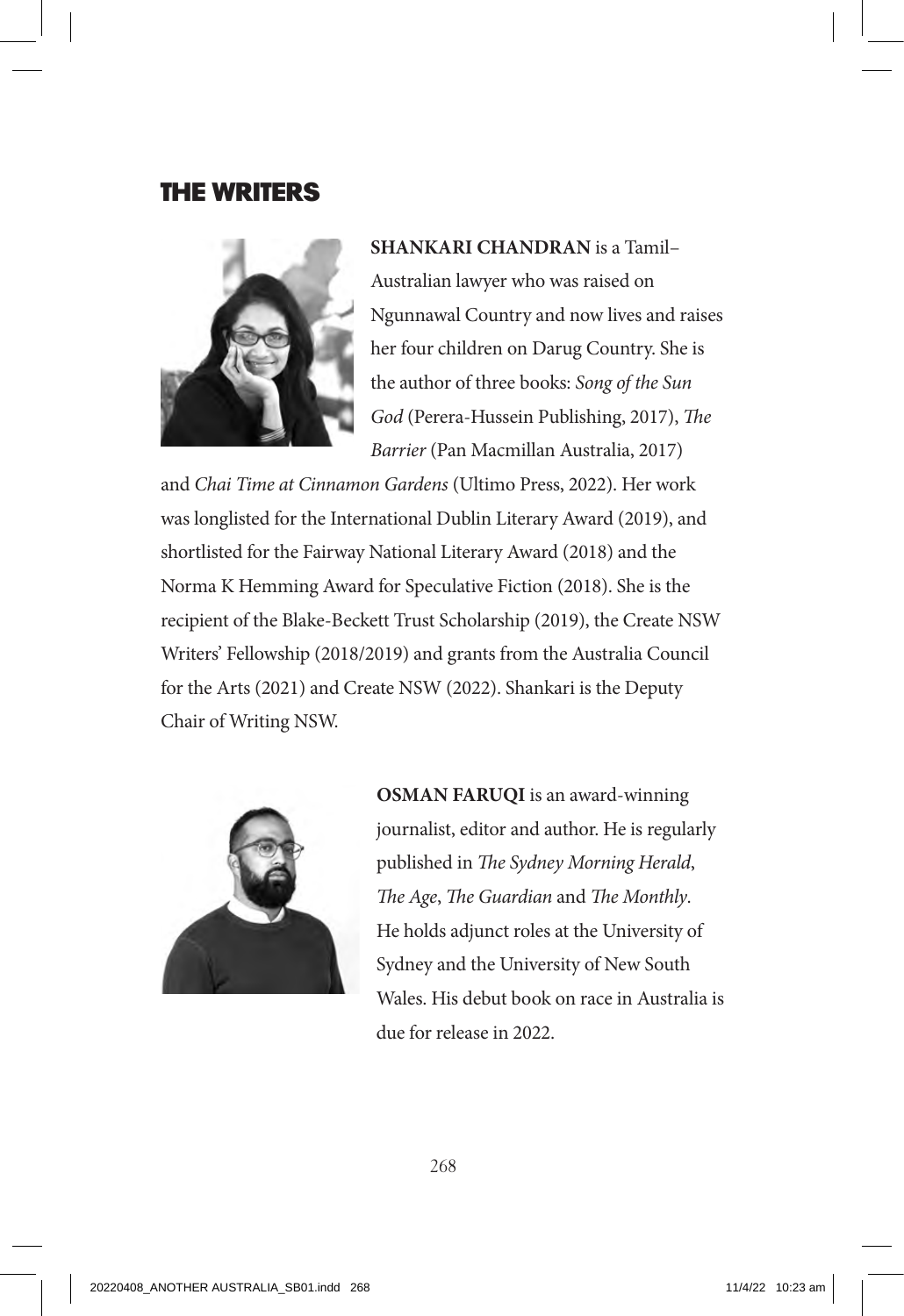

**DECLAN FRY** is a writer, poet and essayist. Born on Wongatha country in Kalgoorlie, he has been awarded a Peter Blazey Fellowship, the Lord Mayor's Creative Writing Award for memoir, and was shortlisted for the Judith Wright Poetry Prize. He currently lives with his partner, their pup Walnut, and a cat, Turnip. @\_declanfry.



**AMANI HAYDAR** is an award-winning writer, visual artist, lawyer and advocate for women's health and safety based in Western Sydney. Amani's debut memoir *The Mother Wound* was awarded the 2022 Victorian Premier's Literary Award for Non-fiction. Amani is a former Archibald Prize finalist

and has had both her writing and art featured in several publications including *Racism*, *Arab Australian Other*, *Sweatshop Women Volume Two*, SBS Voices and ABC News Online.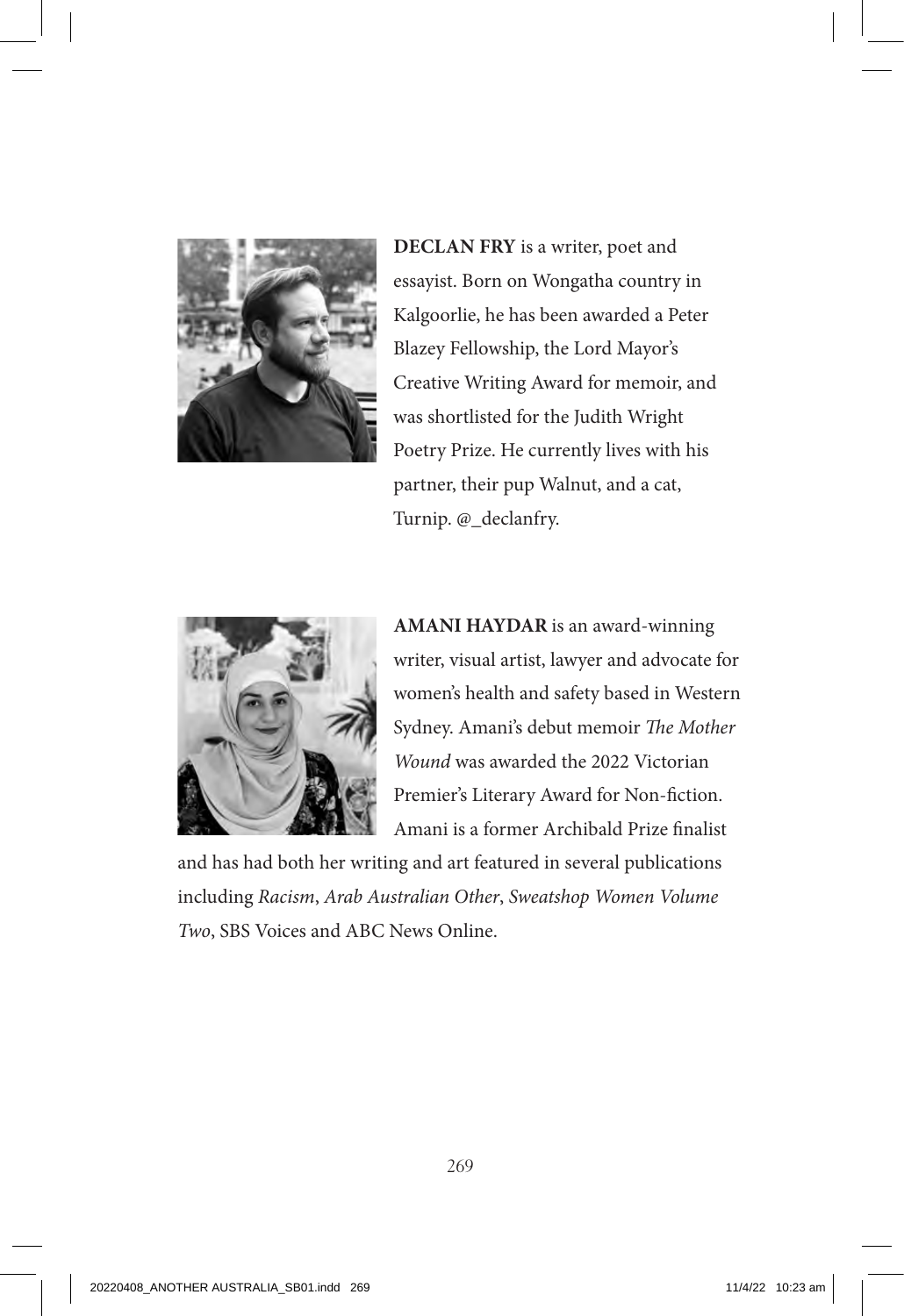

**SHIRLEY LE** is a Vietnamese–Australian writer from Western Sydney. She is a Creative Producer at Sweatshop Literacy Movement and holds a Bachelor of Arts from Macquarie University. Her short stories and essays have been published in *Overland*, *The Guardian*, *SBS Voices*, *The* 

*Griffith Review*, *Meanjin* and several Sweatshop anthologies. Shirley is currently working on her debut novel as the recipient of a 2019 Affirm Press Mentorship.



**L-FRESH THE LION** is one of Australia's most important hip-hop artists and was born and raised in South-West Sydney. In the time since his ARIA-nominated album *BECOME* was released (2016), L-FRESH The LION has taken his music to the world. Alongside festival appearances all over

Australia, he addressed the United Nations Headquarters in New York in late 2018. He was also selected as an ambassador for YouTube's Creators For Change global initiative, with his resulting video *RACI\$T / OUR WORLD* premiering at the Tribeca TV Festival in New York. Breaking ground and exceeding expectations is a recurring theme of this South-West Sydney artist, having performed alongside hip-hop icons such as Nas, Talib Kweli, Dead Prez, and even the legendary Sir Elton John. L-FRESH The LION continues to take things to the next level.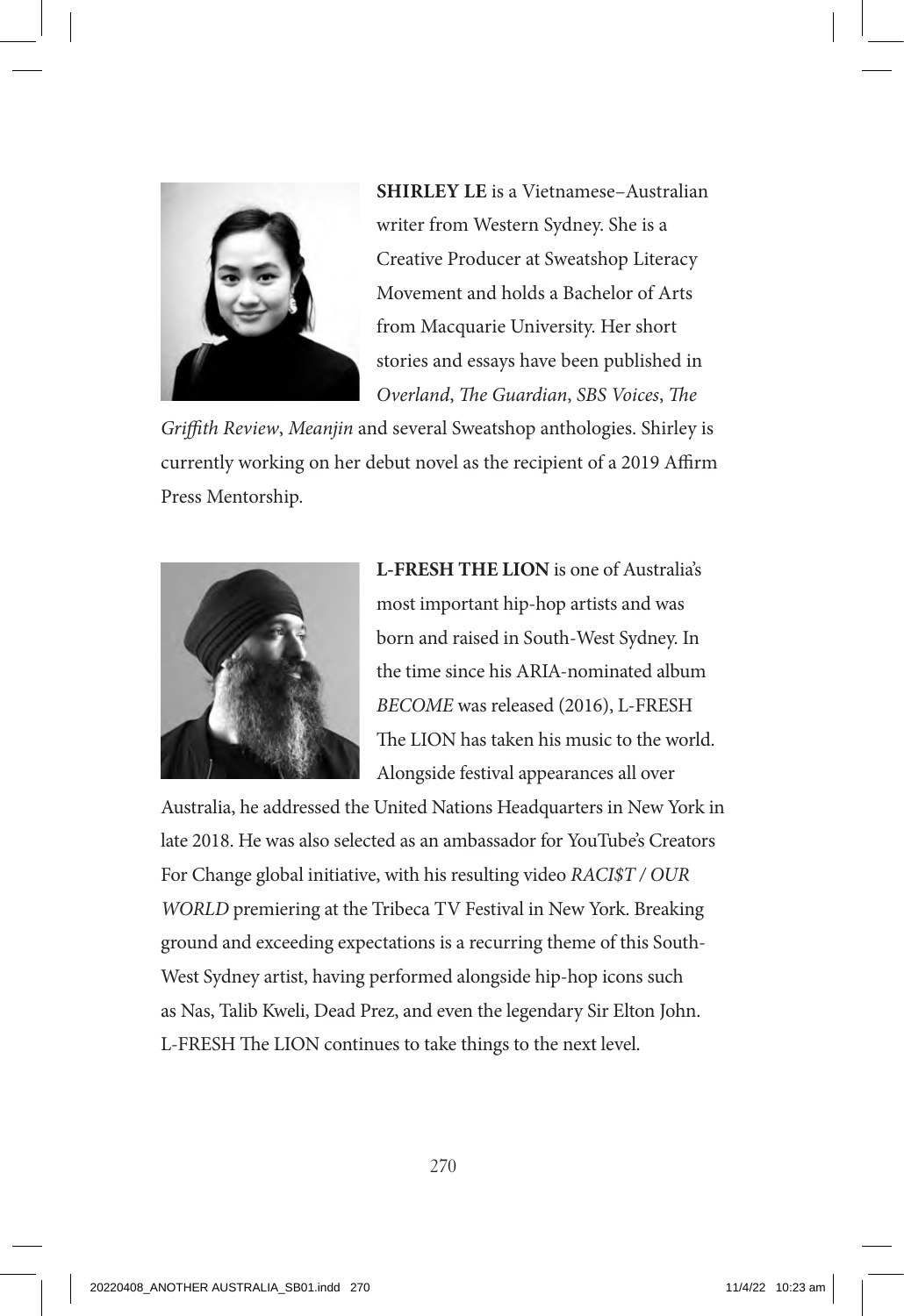

**MOHAMMED MASSOUD MORSI** is a writer with a talent for reaching to the heart of existence in a complex world. His work is invariably raw and powerful as he looks to important questions, finding that which is quintessentially human within much broader struggles. His work is enriched

by his photographer's eye for detail and a passion for speaking out for those suppressed. Morsi's debut novel, *The Palace of Angels* (Wild Dingo Press, 2019) was shortlisted for the 2020 NSW Premier's Literary Awards and the 2020 Voss Literary Prize.



**SISONKE MSIMANG** is the author of *Always Another Country: A memoir of exile and home* and *The Resurrection of Winnie Mandela: A biography of survival*. She is a South African writer whose work is focused on race, gender and democracy. She has written for a range of international

publications including *The New York Times*, *The Washington Post*, *The Guardian*, *Newsweek* and *Al Jazeera*. Sisonke is the curator of the literature and ideas program at Perth Festival.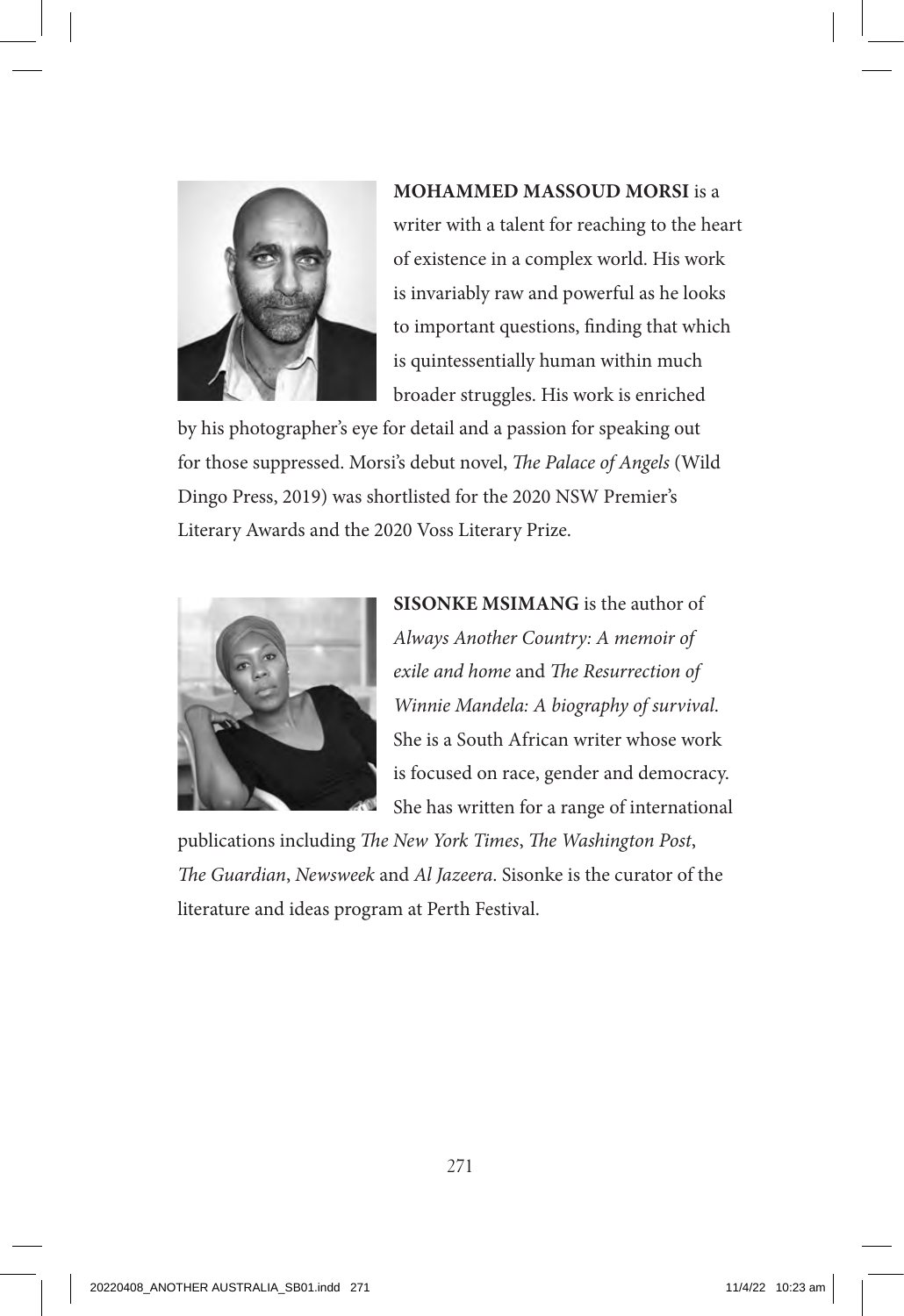

**OMAR MUSA** is a Bornean-Australian author, visual artist and poet from Queanbeyan, Australia. He has released four poetry books (including *Killernova*), four hip-hop records. His debut novel *Here Come the Dogs* was long-listed for the International Dublin Literary Award and

Miles Franklin Award and he was named one of the Sydney Morning Herald's Young Novelists of the Year in 2015. His one-man play, *Since Ali Died*, won Best Cabaret Show at the Sydney Theatre Awards in 2018. He has had several solo exhibitions of his woodcut prints.



**SARA M SALEH** is a daughter of migrants from Palestine, Egypt and Lebanon, living and learning on Gadigal land. A long-time human rights campaigner, writer and poet, Sara's essays, poems and short stories have been published in English and Arabic in *The Guardian*, *SBS*, *Australian Book Review*,

*Overland*, *Meanjin*, *Australian Poetry Journal*, *Cordite Poetry Review*, *Sweatshop Women*, *A Blade of Grass*, *Making Mirrors*, *Solid Air* and *Borderless*. Sara is the first Australian poet to win both the *Australian Book Review*'s Peter Porter Poetry Prize (2021) and the *Overland* Judith Wright Poetry Prize (2020). #SayMashAllah. Sara co-curated the anthology *Arab, Australian, Other* (Picador, 2019) and is developing her debut novel, *Songs for the Dead and the Living* (Affirm Press, 2023).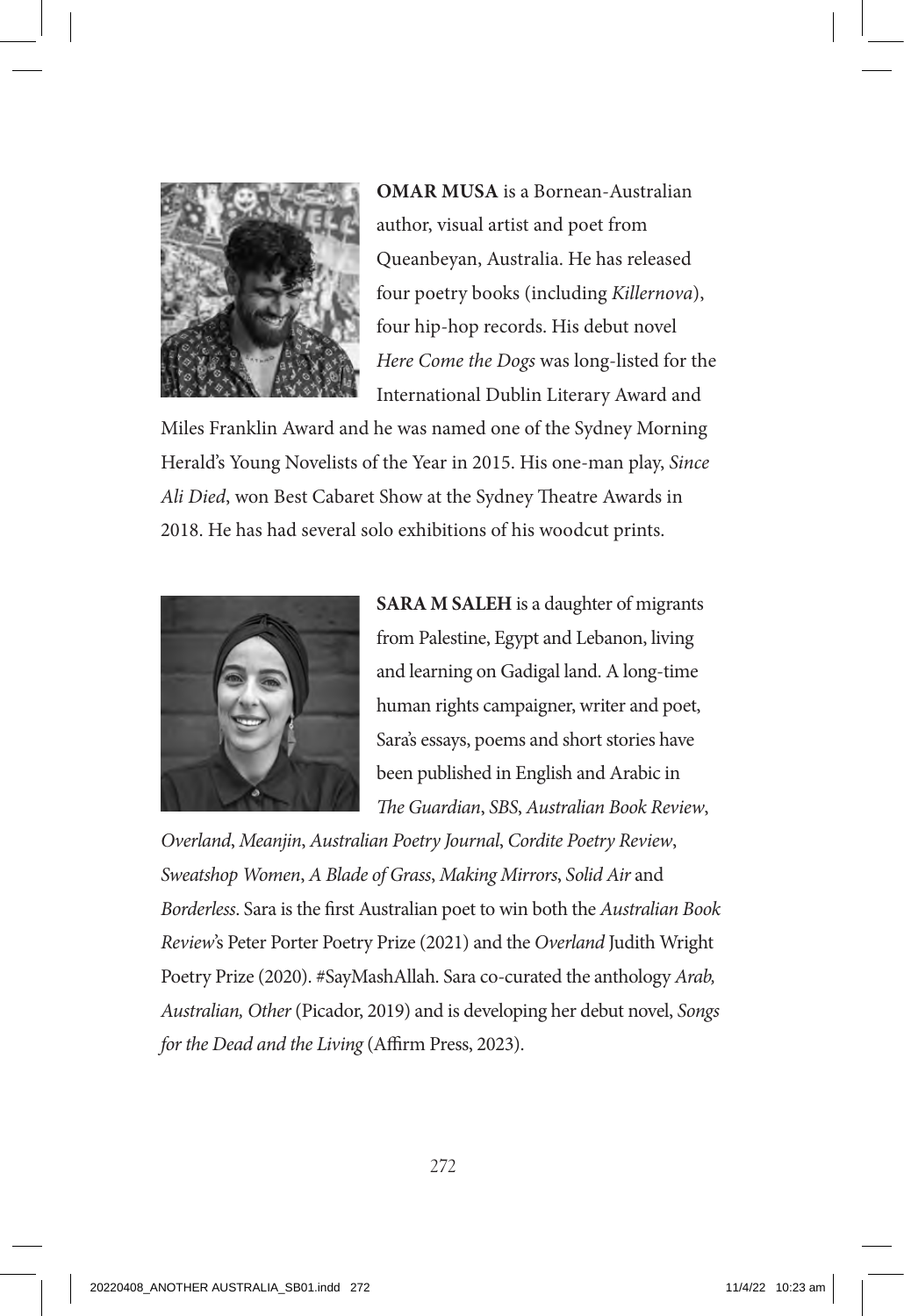

**NARDI SIMPSON** is a Yuwaalaraay storyteller from NSW's north-west freshwater plains. Her debut novel, *Song of the Crocodile*, was the 2018 winner of the black&write! Fellowship, longlisted in 2021 for the Stella Prize, Australian Book Industry Awards – Literary Fiction Book of the Year, and shortlisted for the Victorian

Premiers Literary Awards – Indigenous Writing, MUD Literary Prize, New South Wales Premier's Literary Awards – New Writing, and the Indie Book Awards – Debut Fiction. As a member of Indigenous folk music duo Stiff Gins, Nardi has travelled nationally and internationally for the past twenty-two years, performing in the US, UK, Ireland, Canada, Vietnam and the Pacific Islands, and is currently in her second year of PhD study through ANU School of Music in Composition. Nardi continues to be heavily involved in the teaching and sharing of culture in both her Sydney and Yuwaalaraay communities.



**ANNE-MARIE TE WHIU** is a Māori-Australian writer, weaver, producer. She is the co-editor of *Whisper Songs* and *Solid Air: Australia and New Zealand Spoken Word*. Her writing has been published in Australia and Aotearoa. Anne-Marie is a recipient of The Wheeler Centre Next Chapter Fellowship 2021.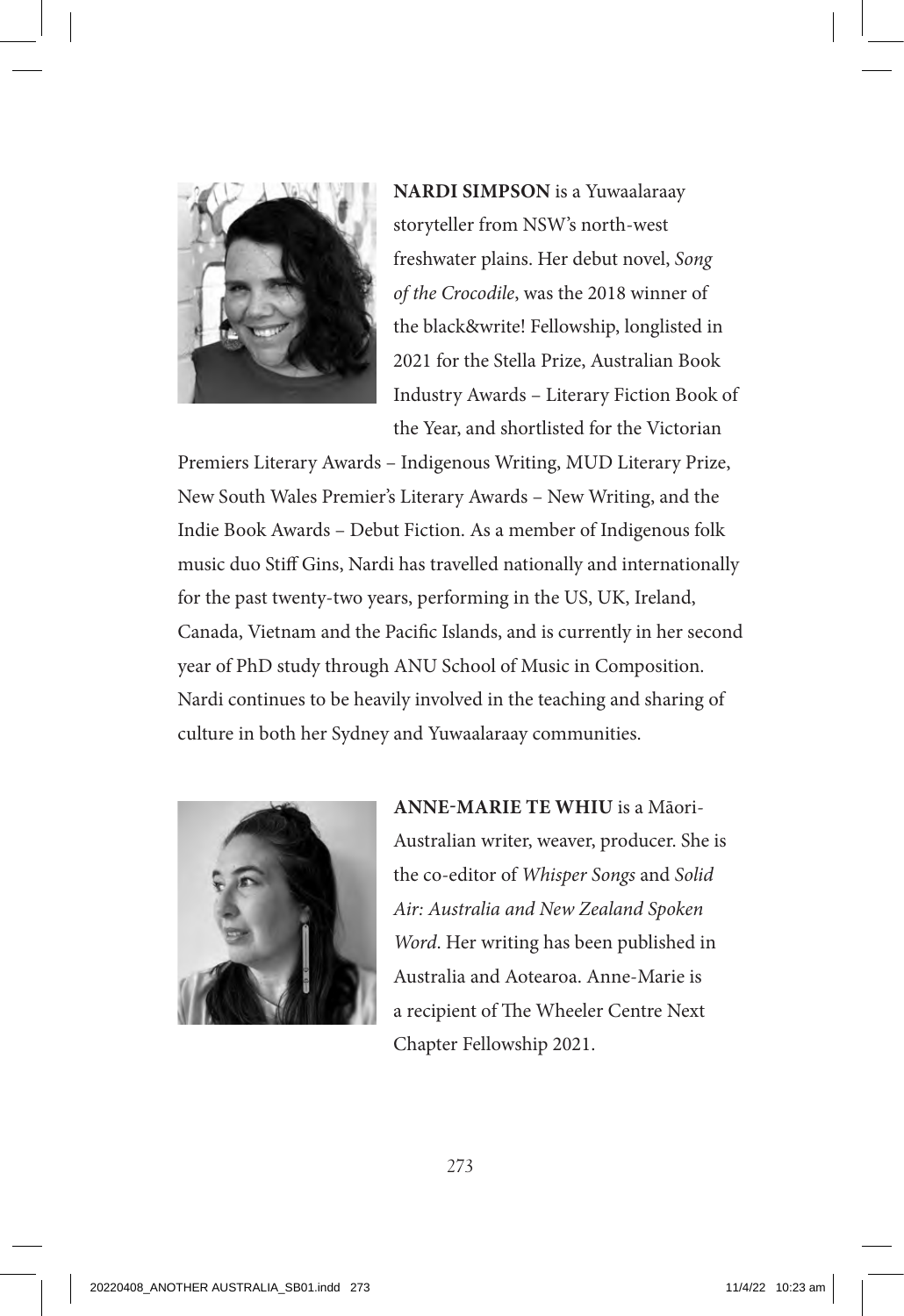*Another Australia* is published by Affirm Press in partnership with Sweatshop Literacy Movement in association with Diversity Arts Australia



Diversity Arts Australia (DARTS) is assisted by the Australian Government through the Australia Council and by the NSW Government through Create NSW





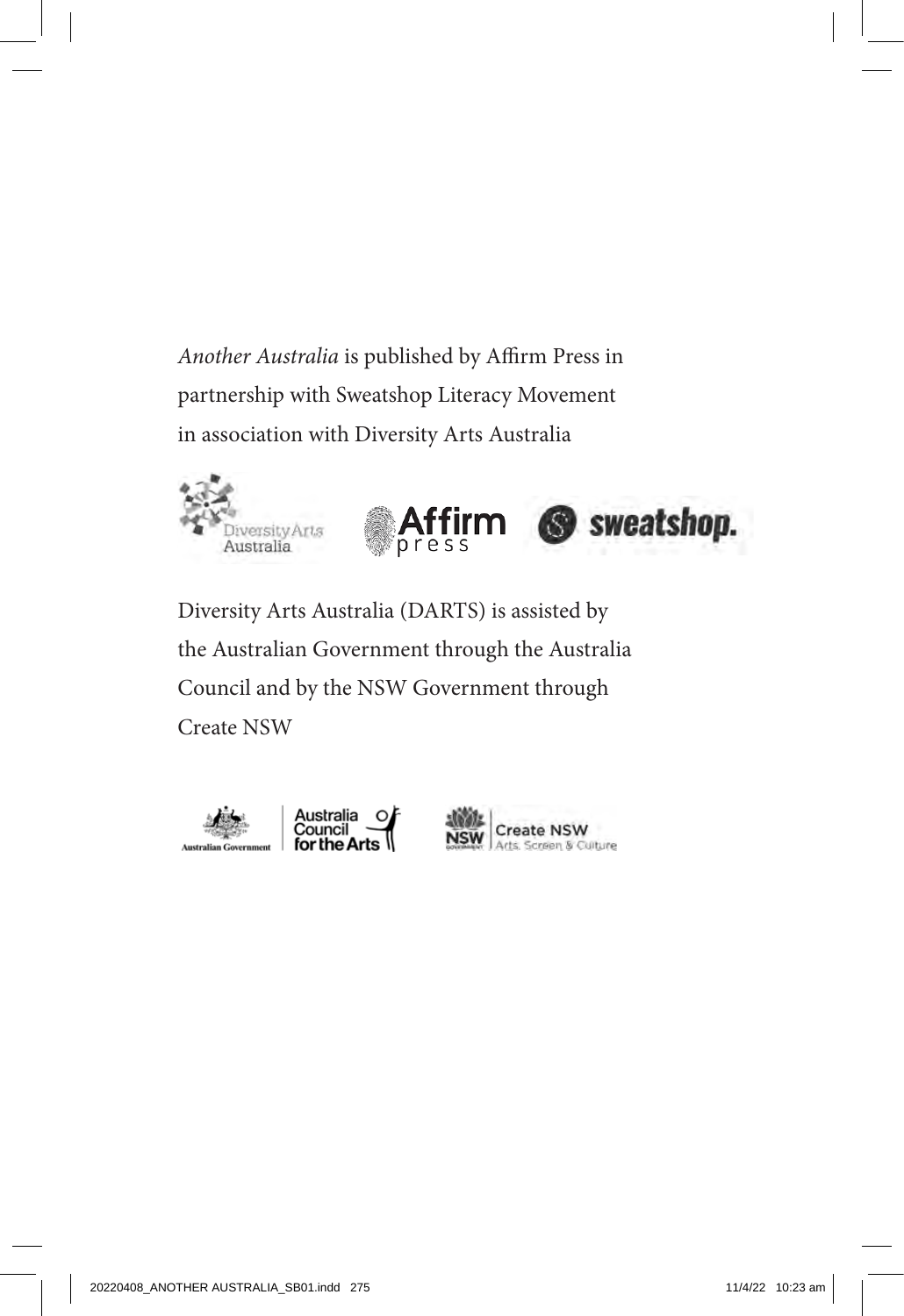#### *Previously, by Sweatshop and Diversity Arts Australia …*

Climate catastrophe, police brutality, white genocide, totalitarian rule and the erasure of black history provide the backdrop for stories of love, courage and hope. In this unflinching new anthology, twelve of Australia's most daring Indigenous writers and writers of colour provide a glimpse of Australia's past, present and future as we head toward the year 2050.



**FEATURING** Claire G. Coleman Hannah Donnelly Future D. Fidel Roanna Gonsalves Ambelin Kwaymullina Kaya Ortiz Michelle Law Zoya Patel Sarah Ross Omar Sakr Khalid Warsame Karen Wyld